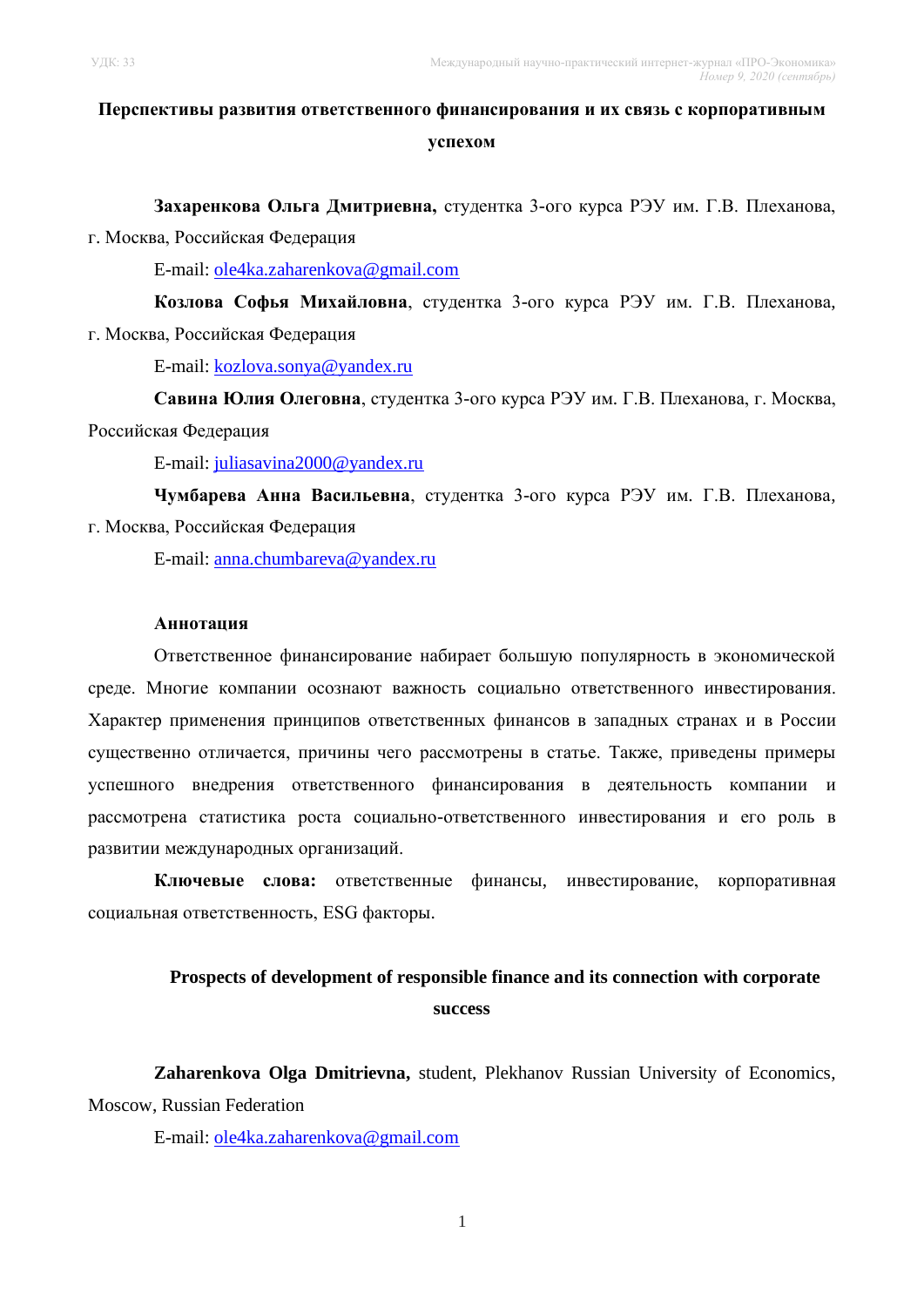**Kozlova Sofya Mikhailovna,** student, Plekhanov Russian University of Economics, Moscow, Russian Federation

E-mail: [kozlova.sonya@yandex.ru](mailto:kozlova.sonya@yandex.ru)

**Savina Julia Olegovna,** student, Plekhanov Russian University of Economics, Moscow, Russian Federation

E-mail: [juliasavina2000@yandex.ru](mailto:juliasavina2000@yandex.ru)

**Chumbareva Anna Vasilievna,** student, Plekhanov Russian University of Economics, Moscow, Russian Federation

E-mail: [anna.chumbareva@yandex.ru](mailto:anna.chumbareva@yandex.ru)

#### **Abstract**

Responsible finance is gaining popularity in the economic environment. Many companies are aware of the importance of socially responsible investment. The nature of the application of responsible finance principles in Western countries and Russia differ significantly, the reasons for which are discussed in this article. Also, examples of successful implementation of responsible finance in the company's activities are given and statistics on the growth of socially responsible investment and its role in the development of international organizations are considered.

**Keywords:** responsible finance, investing, corporate social responsibility, ESG factors.

Who says that a strong environmental, social, and governance (ESG) proposition cannot create value for companies and their shareholders? Not Milton Friedman. "It may well be in the longrun interest of a corporation," the economist wrote a half-century ago, "to devote resources to providing amenities to [its] community or to improving its government. That may make it easier to attract desirable employees, it may reduce the wage bill ... or have other worthwhile effects" [1, p. 7].

Nowadays the topic of responsible finance is quite popular in the business environment. Modern companies every day try to work in favor of responsible finance simultaneously with the development of the concept in business and society. The term responsible finance means the implementation of certain principles of transparent and ethical provision of financial services in order to fit the sustainable development. One of the main aspects of responsible finance during making important decisions is so-called responsible investing. The essence of responsible investing is to integrate three main concerns - environmental, social and governance (ESG factors) when companies make lending and investment decisions. Environmental criteria consider how a company performs as a steward of nature and include a company's energy use, waste, pollution, natural resource conservation and treatment of animals. Social criteria examine how it manages relationships with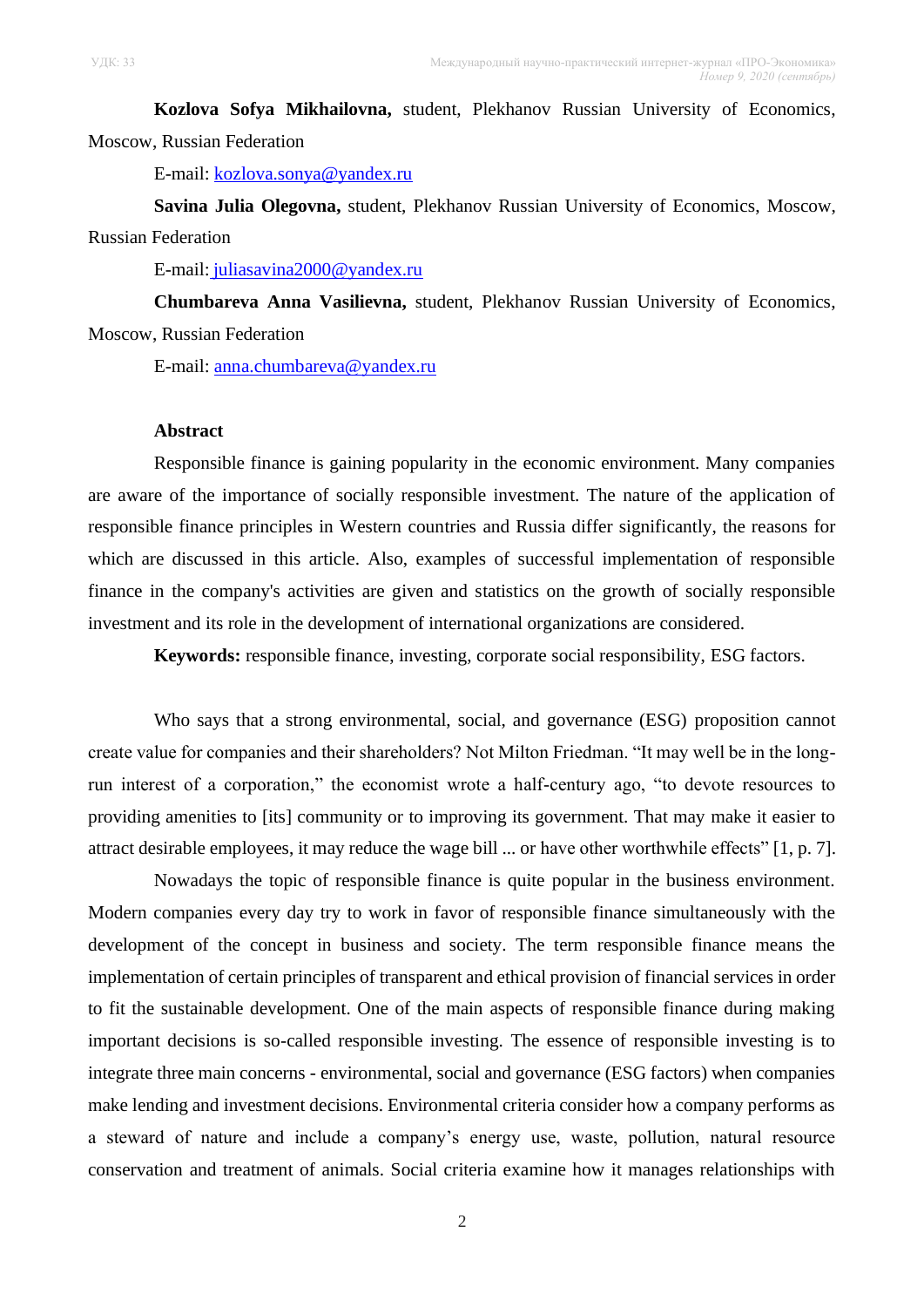employees, suppliers, customers and the communities. Governance criteria deal with a company's leadership, executive pay, audits, internal controls, and shareholder rights.

Many organizations start to show the interest not only to the profit but also to the creation of sustainable development systems, innovations, solutions which can be useful for the society. So, there is an increasing tendency of implementation of responsible finance principles. They appear in disclosure of the information in accordance with the international standards not only in accounting, but also in a comprehensive assessment of investment risks, taking into account the social and environmental consequences of financial and investment decisions. They also appear in the provision of goods of the highest quality possible, the establishment of reasonable prices, the reliable attitude to clients in order to satisfy them and the social and environmental behavior of responsible companies. The last means that real companies are ready to invest significant intellectual and material resources in projects which meet global sustainable development goals but, of course, investing them wisely in those projects that will bring returns in the form of profit. That is why the following question arises: how important is it to develop the ideas of responsible finance and is there a future for them?

Today some voluntary initiatives exist, that are the most common international standards and practices in the area of sustainable development and of responsible finance, that are implemented by most companies and banks in economically developed countries. Firstly, it is really important to remember the United Nations Global Compact - the largest international initiative in the field of sustainable development, aimed at implementing 10 universal principles of social and environmental responsibility in the activities of organizations around the world. By joining the United Nations Global Compact, the organization is committed to protect human rights, labor relations, protect the environment and fight corruption. Treaty participants submit annual progress reports to the United Nations (Global Reporting Initiative standards). The United Nations Global Reporting Initiative network includes more than 8000 companies in 130 countries around the world. Among them there are such foreign financial institutions as Sumitomo Mitsui Financial Group, Generali Group, HSBC, China Development Bank, Arab-African International Bank, as well as more than 50 Russian organizations, including UC RUSAL, LUKOIL, AFK Sistema, Rosneft, Russian Railways, URALSIB Financial Corporation, the Russian Union of Industrialists and Entrepreneurs [10, p. 8]. Secondly, we ought to consider standards of activity of the International Finance Corporation (they are not adopted by any Russian organization). At third point, we should take into account recommendations on general approaches to the environment and officially supported export lending of Organization for Economic Co-operation and Development and, also, similar guidelines of regional development banks.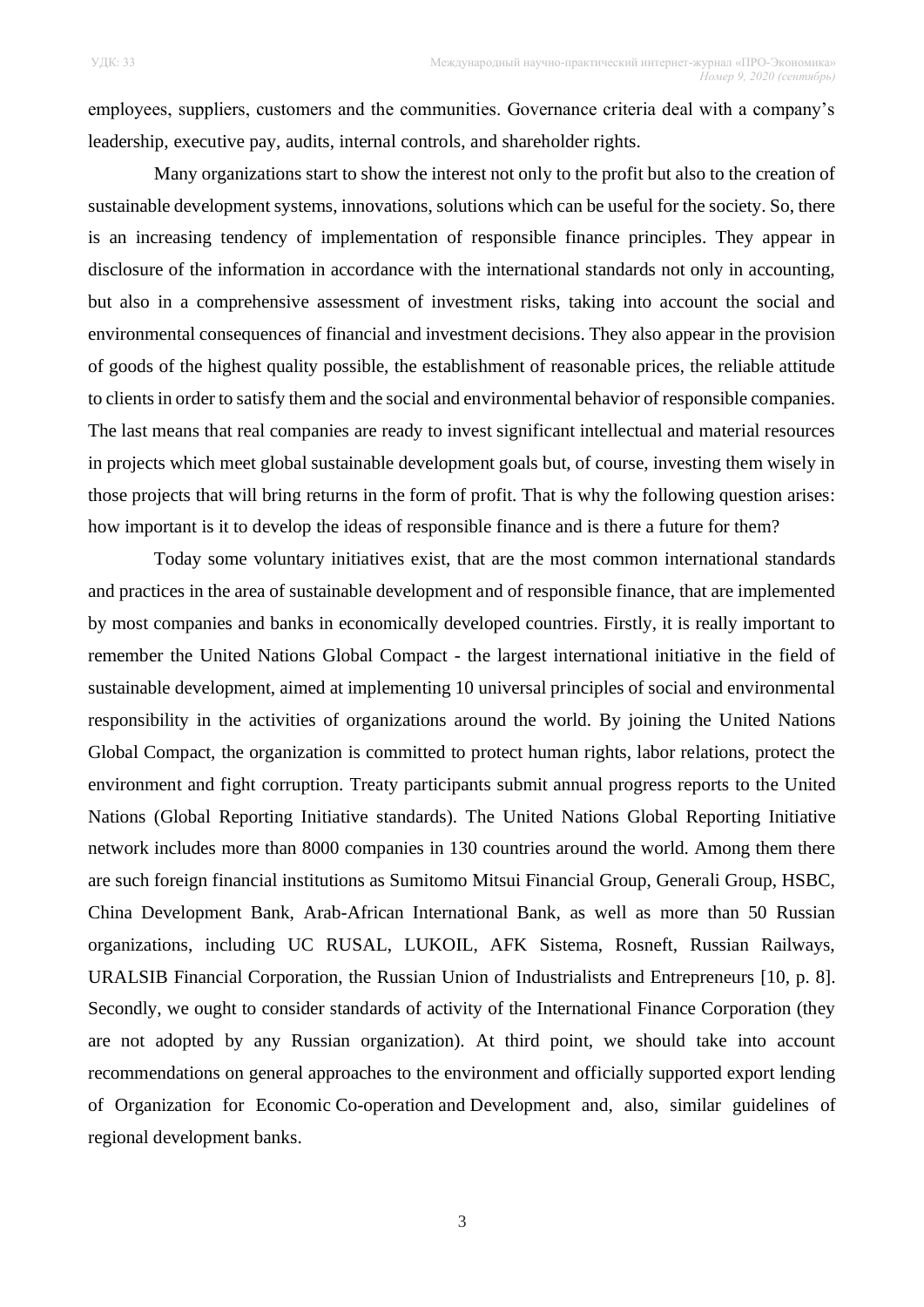Issue of «Responsible finance» is essential for society worldwide. Responsible Finance Forum (RFF) has become an annual meeting that brings together private sector, governments, practitioners, policymakers and consumers to share emerging practices, solutions and initiatives to scale up financial inclusion around the world. Forum Partners are leveraging private sector innovators and investors to address evolving risks and opportunities in digital financial services. The investor community represents \$180 billion in assets under management, and are investing over \$3.2 billion in responsible digital inclusion and fintech across 55 countries. Responsible finance is a cornerstone of the World Bank Group's Universal Financial Access Goals, contributes to the United Nations 2030 Sustainable Development Goals, and is a priority of the Group of 20 (G20) Presidencies and the Global Partnership for Financial Inclusion (GPFI) [8, p. 8].

As social and environmental responsibility of business becomes an important issue, the character of investing is changing. More and more companies realize investment decisions using the approach linked with ESG factors for the better management of risks, sustainable and long-term return on investment. The main benefit for a company is a stakeholder satisfaction which is expressed in the reliable attitude of employees, customers, suppliers, partners, investors and community to a company which leads to the decrease of reputational risks and the growth of attractiveness of the company to different stakeholders. The companies which stick to ESG principles and make a contribution to ESG issues, how it shows the world practice, are rather safe. Such companies work for the benefit of stakeholders and annually publish information on the results of its contribution to the society and the environment that arises the awareness among stakeholders.

Moreover, the overwhelming weight of accumulated research finds that companies that pay attention to environmental, social, and governance concerns do not experience a drag on value creation—in fact, quite the opposite. A strong ESG proposition correlates with higher equity returns. Better performance in ESG also corresponds with a reduction in downside risk, as evidenced, among other ways, by lower loan and credit default swap spreads and higher credit ratings. Thus, more and more investors around the world are beginning to pay attention not only to dividends and profits, but also to the social and environmental responsibility of business in order to evaluate the prospects of the company in the long-run. According to the Global Sustainable Investment Review and PricewaterhouseCoopers report, the volume of «responsible investment» increased from \$23 trillion in 2016 to \$31 trillion in 2018 [2, p. 7]. In Europe, more than half of assets are managed by investors who pay attention to non-financial factors [5, p. 7]. According to Ernst and Young, 97% of institutional investors evaluate a company for its responsibility to society [7, p. 8]. Furthermore, according to PricewaterhouseCoopers, the main benefits also include lower risks and better long-term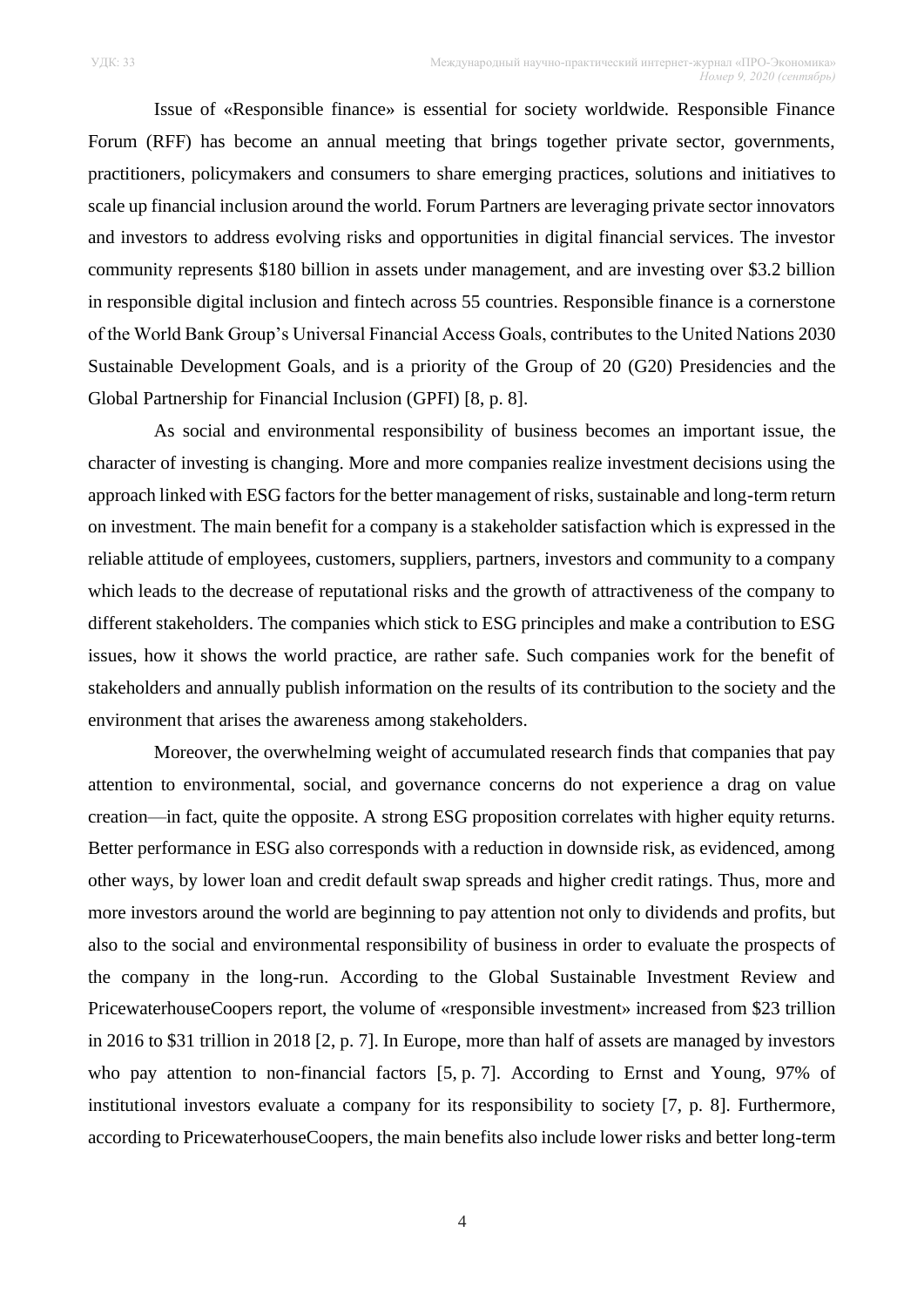social and financial performance; decreased reputational risks and extremely important for Russian companies - contribution to international ESG issues and communities [2, p. 7].

Recently the theme of «Responsible finance» has become so important for companies, especially, for conglomerates, that they implemented policies connected with Responsible Finance. One of the examples is corporate and investment bank Crédit Agricole - French financial conglomerate, together with BNP Paribas, Société Générale and Groupe BPCE, is the «big four» of the country's banking market. Due to policy of this bank «Responsible finance» is about applying corporate social responsibility policies in the most sensitive sectors – business sectors the most affected by environmental and social issues, such as energy, transport, agriculture, construction and forestry [4, p. 7]. These policies set criteria to be taken into account when analyzing transactions and the principles applied to exclude projects and transactions the Bank does not wish to be involved in. Bank helps its clients incorporate social and environmental considerations into their decisions, bank teams are developing sustainable financing solutions, such as green  $\&$  social bonds, green  $\&$ social loans, ESG-indexed loans, sustainability-linked bonds, green private placements, green securitization.

For corporate and investment bank Crédit Agricole «Responsible finance», also, means finding sustainable and innovative financing solutions. This is about such themes as renewable energy, smart cities, transport, sustainable real estate, controlling energy use. The Bank first committed to this sector in 1997 when it financed its first wind farms, then in 2008 when it financed a solar power project in Spain. To date, the bank financed over 24,000 MW in wind power and 9,000 MW in solar power. In 2018, Crédit Agricole structured the first 100% green medium-term negotiable debt program for Societe du Grand Paris to finance Europe's biggest urban infrastructure project – the Grand Paris Express, the city's new automatic metro network. In the real estate sector, the role of banks is to structure and place green bonds to finance energy-efficient buildings or passive solar buildings. With three flagship deals completed since 2015, Crédit Agricole CIB is playing a leading role in helping its clients finance smart gas and electricity meters [4, p. 7].

Of course, being responsible causes some additional costs for the company in a short-term. It can be all kinds of costs – direct financial expenses on some charity projects; reduced interest yield due to «fair» credit policy; even time spent on ethical management training and rearrangements of staff policy. That is the main reason why companies hesitate to start implementing responsible finance principles. Indeed, we can see that most companies that are famous for their CSR, are big corporations with great amounts of revenue and market capitalization – they can really afford being responsible and benefit from that.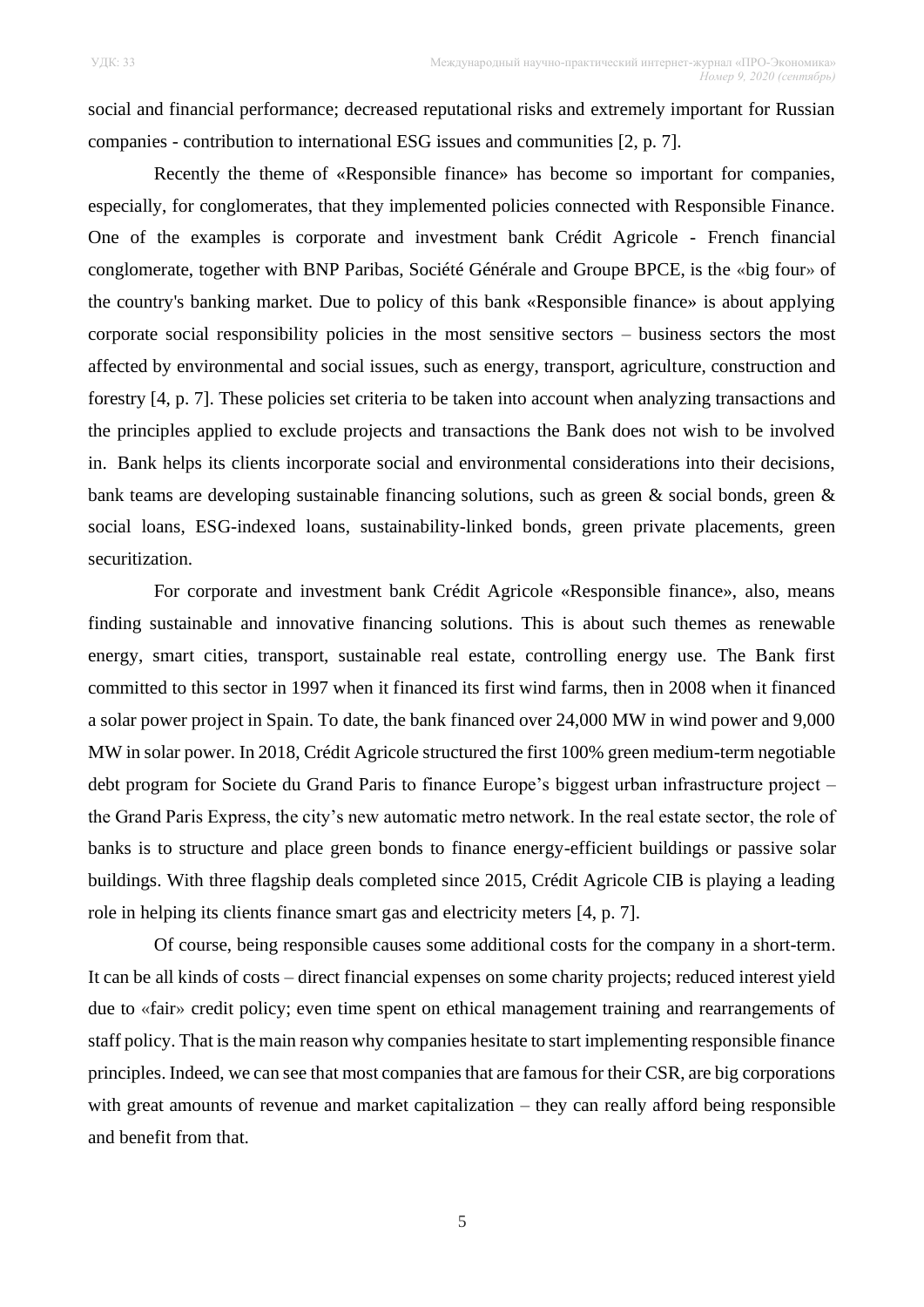Despite the general growing trend to follow the principles of responsible finance, it is not so popular in developing countries, for example, in Russia. Here we see, first of all, the lack of necessary information about responsible finance: whether some companies stick to it, whether they have any experience of responsible investing and any knowledge where to invest, how much they invest. Now, responsible finance in Russia is at the initial stage of formation. Moreover, at the present time we do not have reliable statistics about responsible finance in Russia because a very small number of companies inform us about the results of responsible finance in their reports. This problem may be not very visible in the West, but is highly urgent in Russia. According to statistics, most Russian companies that publish non-financial reports are huge companies from oil, energy and metallurgic industries [3, p. 7]. These companies are also leaders in Sustainable Development Index (Alrosa, Lukoil, Novatek, Gazprom, Rosneft, Severstal etc.) [9, p. 8]. It should be noted, that these corporations have a large share of state-owned capital, so their socially responsible activities are carried out not only because of large resources, but also because of government requests and directives. For example, NLMK company is an international steel company located in Lipetsk, the Russian Federation. NLMK effectively deals with environmental, social and governance issues. It ensures the safest production, tries to reduce the air and water emissions in production, minimizes the use of water and generation of waste. Social factors are represented in that the company employs thousands of people every year and conducts regular staff satisfaction surveys. The NLMK governance structure is aligned with Russia's Corporate governance code. Moreover, the company focuses on superior shareholder returns, that is dividend policy that provides visibility and predictability. The activity of committees covers every ESG aspect: assessment of sustainability risks and performance of respective investment programs, monitoring and reporting on the sustainability performance [6, p. 7]. As we see, Russian companies start to catch up with companies from developed countries in responsible investing. It means the ideas of responsible finance will have a future continuation and development.

Unfortunately, small and medium businesses in Russia do not yet have sufficient resources to fully comply with the principles of responsible finance. This may also be due to insufficient public demand for corporate social responsibility - investors consider the social impact only of large companies that can harm the environment (oil and gas corporations), so for them responsible finance is more of a way to compensate for the damage caused to the environment and vulnerable groups. It is known that the specific nature of business organization in Russia requires a more centralized approach to the task of growing popularity of responsible finance. Not only is there a need for government regulation in this area (publication of codes of conduct, creation of various associations, control measures), but there is also a need for some incentives to follow the corporate social

6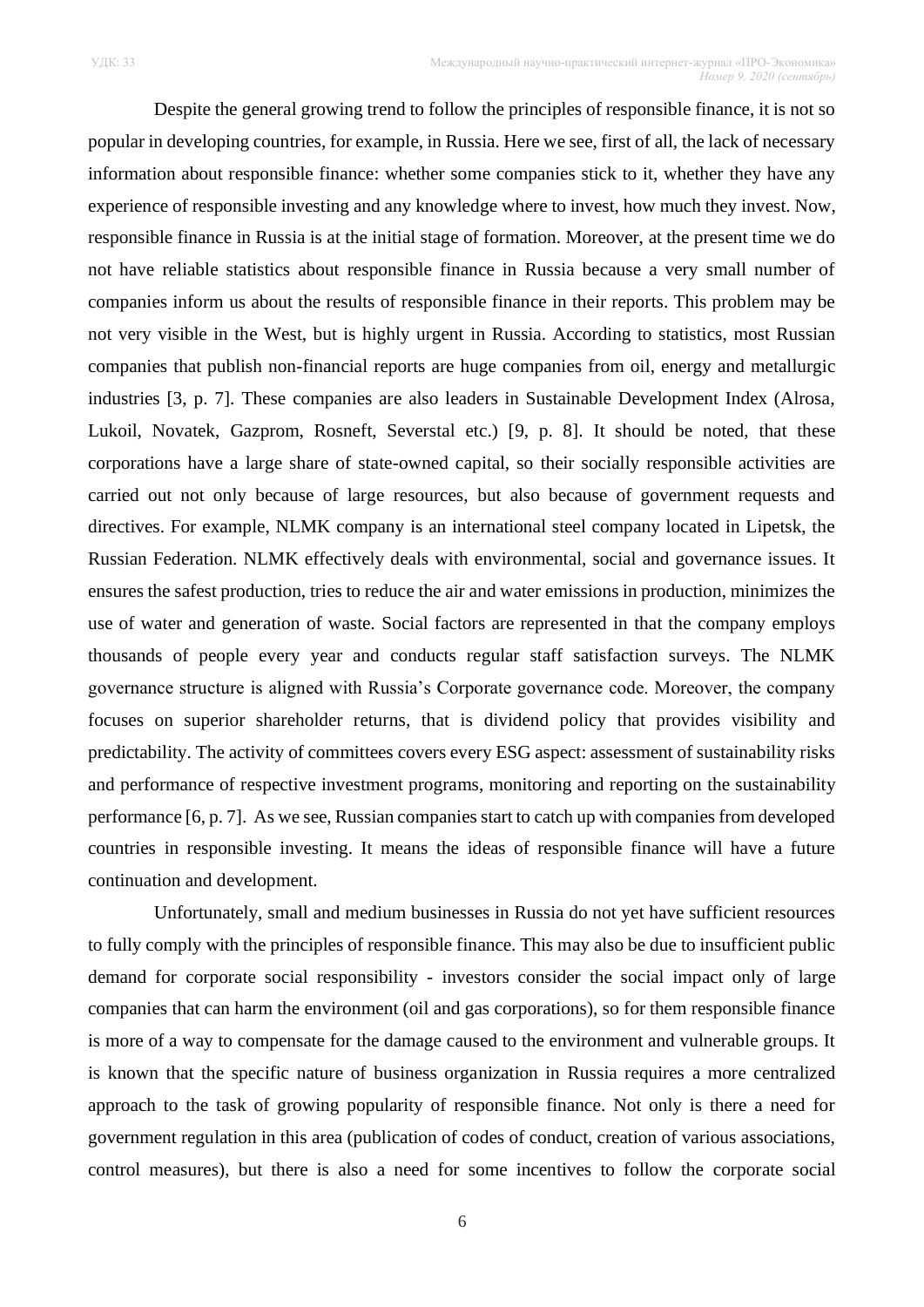responsibility principles for small and medium businesses - the provision of benefits, subsidies, favorable conditions.

Now the increased importance of responsible finance prompts the question: is there a future for the concept of responsible finance? The growing tendency of involvement of different companies all over the world shows that this approach will be with us for a long time. If we are talking about ESG criteria, especially ecological factors, nowadays reality pushes institutional investors to care about newly appeared diseases, climate change, resource depletion and to invest money in the Earth's safety. Social factors also make investors to put their money in order to prevent any kind of discrimination, slavery and child labor, protect people's labour and their health. These problems have become global issues which companies, society and governments all over the world need to resolve. Thus, social, ethical and environmental responsible behavior have acquired economic character and, conversely, economic behavior of companies to earn profits has been added by the appearance of care about the environment and society which is beneficial for stakeholders and profitable for companies themselves [11, p, 8].

In conclusion, being thoughtful and transparent about responsible finance risk enhances long-term value — even if doing so can feel uncomfortable and engender some short-term pain. The main advantage of responsible finance seems to be its positive long-term effect on both social development and the success of companies themselves. Achieving good financial results is, undoubtedly, the primary goal of business. That is why the activity of companies in the field of responsible finance is assessed by many as potentially useless and demonstrative. However, now more and more entrepreneurs come to the understanding that the key to achieving general well-being is combining core activities and interests with socially important activities. The integration of responsible finance into business activities should be carried out in such a way as to go in line with the main goals of the company. That task is related, in particular, to adjusting corporate governance practices to corporate social responsibility standards, considering shareholders' financial interest at the same time. Hopefully, this approach will contribute to the development of all spheres of society both now and in the future.

## **Список использованных источников**

1. Лескова И. В., Ермаков Д. Н., Андрющенко Г. И., Распопов С. В., Хмелевская С. А. Актуальные аспекты интеграции постсоветских стран в проекте Евразийского экономического пространства // Обзор европейских исследований. – 2015. – Том 7. – №6. – С. 231-238.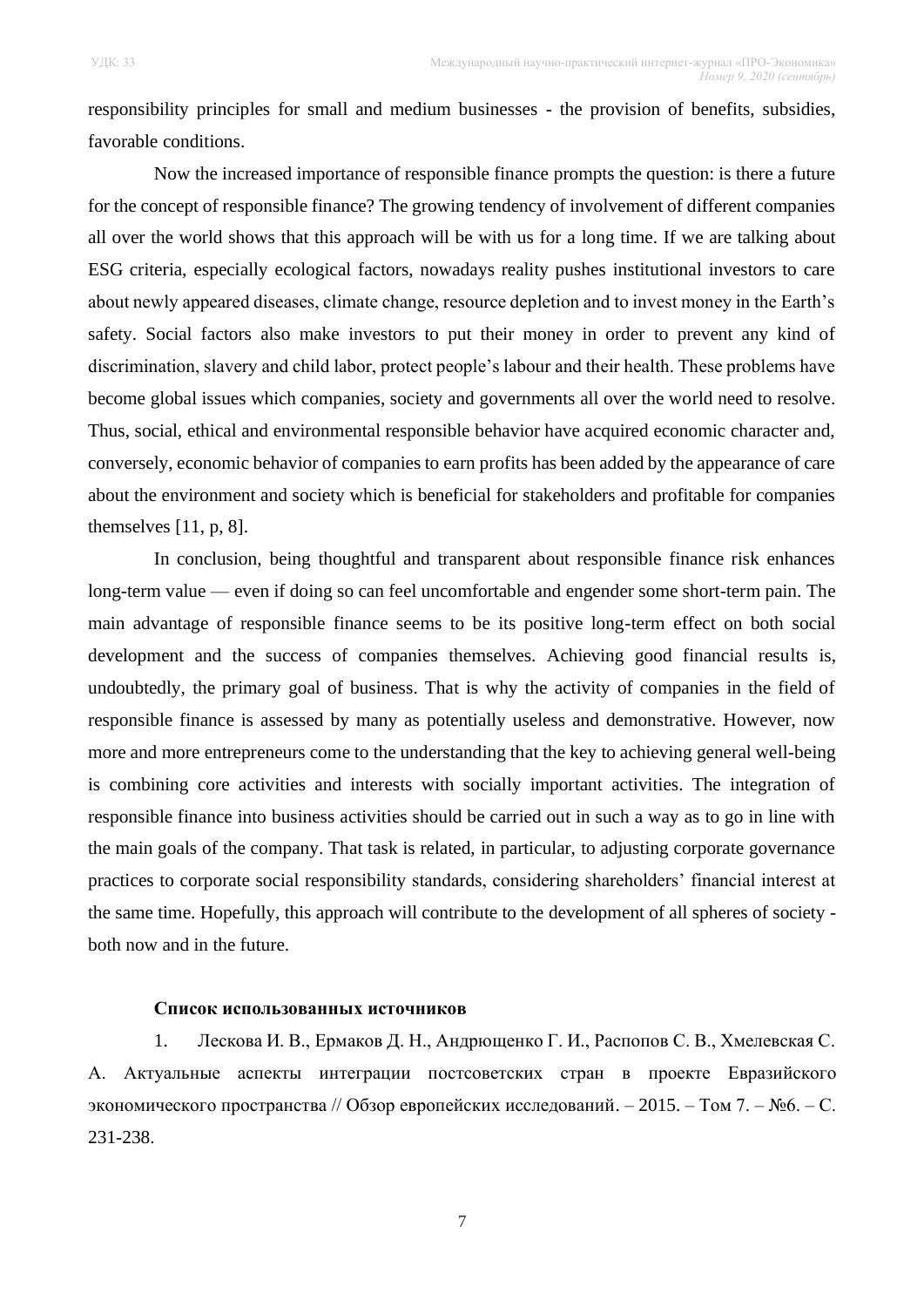2. Нефинансовая отчетность в России и мире: Цели устойчивого развития – в фокусе внимания // Аналитический обзор Российского Союза Промышленников и Предпринимателей за период 2017-2018 гг. [электронный ресурс] – Режим доступа. – URL: [http://www.rsppkuban.ru/news-landing.php?ELEMENT\\_ID=1471](http://www.rsppkuban.ru/news-landing.php?ELEMENT_ID=1471) (дата обращения: 25.09.2020).

3. Credit Agricole corporate & investment bank // Официальный сайт Credit Agricole corporate & investment bank [электронный ресурс] – Режим доступа. – URL: [https://www.ca](https://www.ca-cib.com/pressroom/news/what-is-responsible-finance)[cib.com/pressroom/news/what-is-responsible-finance](https://www.ca-cib.com/pressroom/news/what-is-responsible-finance) (дата обращения: 26.09.2020).

4. Global Sustainable Investment Review 2018 // ClimateAction100+, UNPRI [электронный ресурс] – Режим доступа. – URL: <http://www.gsi-alliance.org/trends-report-2018/> (дата обращения: 25.09.2020).

5. Leadership in sustainability // NLMK, April 2020 [электронный ресурс] – Режим доступа. – URL: [https://nlmk.com/upload/iblock/1cd/ESG-presentation-\\_-14.04.2020.pdf](https://nlmk.com/upload/iblock/1cd/ESG-presentation-_-14.04.2020.pdf) (дата обращения: 27.09.2020).

6. Non-financial disclosures are essential to most institutional investors // EY, Ноябрь 2019 [электронный ресурс] – Режим доступа. – URL: [https://www.ey.com/en\\_gl/news/2018/11/](https://www.ey.com/en_gl/news/2018/11/nonfinancial-disclosures-are-essential-to-most-institutional-investors) [nonfinancial-disclosures-are-essential-to-most-institutional-investors](https://www.ey.com/en_gl/news/2018/11/nonfinancial-disclosures-are-essential-to-most-institutional-investors) (дата обращения: 25.09.2020).

7. PwC PE Responsible Investment Survey. CFA Institute, UNPRI, 2019.

8. Responsible Finance for Digital Inclusion, 2020 // Responsible Finance Forum [электронный ресурс] – Режим доступа. – URL: <https://responsiblefinanceforum.org/> (дата обращения: 24.09.2020).

9. RUIE Sustainable Development Index Leaders 2019 // Официальный сайт российского союза промышленников и предпринимателей [электронный ресурс] – Режим до ступа. – URL: <http://www.rspp.ru/activity/social/> (дата обращения: 26.09.2020).

10. The Global Reporting Initiative (GRI) Partnership // Официальный сайт Sustainable development goals [электронный ресурс] – Режим доступа. – URL: [https://sustainabledevelopme](https://sustainabledevelopment.un.org/partnership/partners/?id=96) [nt.un.org/partnership/partners/?id=96](https://sustainabledevelopment.un.org/partnership/partners/?id=96) (дата обращения: 24.09.2020).

### **References**

1. Leskova I. V., Ermakov D. N., Andryushchenko G. I., Raspopov S. V., Hmelevskaya S. A. Aktual'nye aspekty integracii postsovetskih stran v proekte Evrazijskogo ekonomicheskogo prostranstva // Obzor evropejskih issledovanij, 2015, Vol. 7, No. 6, pp. 231-238.

8